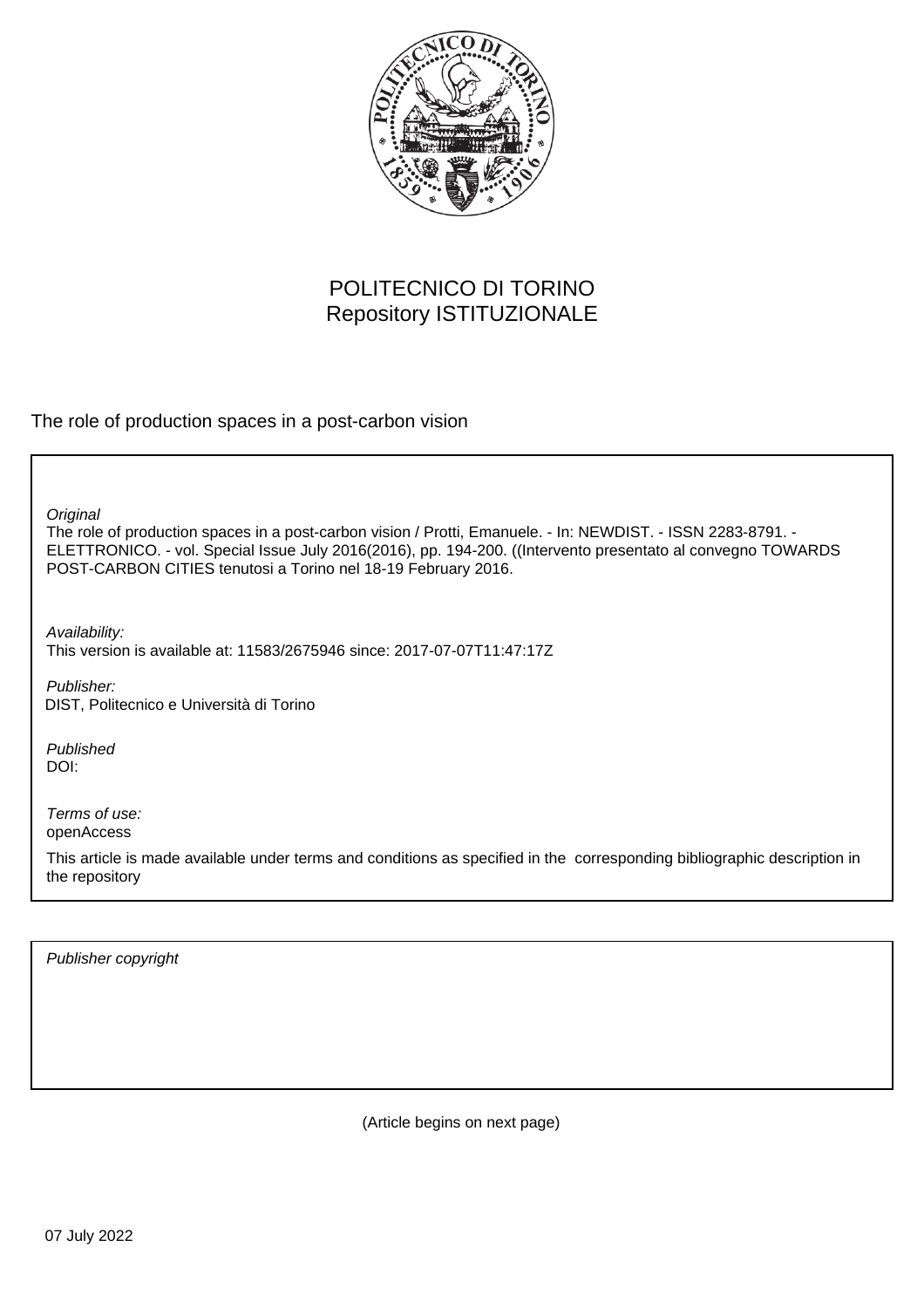## **THE ROLE OF PRODUCTION SPACES IN A POST-CARBON VISION**

*Author* **Emanuele PROTTI**

### *Keywords*

factory city third industrial revolution new production spaces digitalization industrialization

### **Abstract**

*Heading to a post-carbon future requires a profound redefinition of the imaginary of the city and its places. The contemporary city is the result of a continuous override of spaces that are no more useful and abandoned, but today a post-carbon vision must be able to define how to use these spaces discarded by economic and political flows of our cities. Industrial districts, warehouses, factories, work spaces disseminated on urban conglomerates, are the picture of what is being left behind by our carbon based culture.* 

*A post-carbon city has an absolute need to define a new relationship between factory (production) and the city itself.*

*The emerging of digital fabrication technologies, DIY online communities, local cluster and new production processes are the key points to analyse the changing way of production. Different examples from GMDC of New York, The Green Garage in Detroit, the Silicon Roundabout in London or the Fab Labs scattered all over the world are some of the realities that seek to integrate the reuse of urban production spaces with renewable energy and activities that create social, economic and technological values in the districts in which they are inserted.* 

*The analysis covers the evolution of production by studying its characteristics at the urban scale, defining what is the contemporary production space and how a manufacturing processes is evolving in relation with the environment; in order to start regeneration policies that create value and became engines of real practices and experiments towards the city that we want to build.*

### **1\_Text**

Today, there is a broad consensus that the world in which we are projected will be radically different from what we have known in the past. In our history there is no historical period comparable to the era that humanity is going to address. The various revolutions that have marked our history didn't possess the same charge of dangers and possibilities but also they didn't have the same amount of simultaneous and radical changes, converging one towards the other, for which we are called to respond now.

The climate change and the emergence of a global growth increasingly unsustainable in terms of population and in terms of exploitation and consumption of natural resources are creating a widespread pollution, driven by an economic output that is subject to distorted parameters that prevent us to see the destructive consequences in pursuing this attitude.

This conflicted reality and its stratification find in the city their images and representations. Since the beginning of the Industrial Revolution the city was the theatre and the space for the experimentation of the economic stimulus, of the scientific and technical process and the belief in progress. The city of the nineteenth and twentieth century was casted and built around the industrial process, accepting the dogmas and shaping itself around this new dominant sphere. Factories become the place par excellence for human life by absorbing the daily life with working shifts that alternate themselves day and night without stopping. Roads increase in size in order to support a new structure for transportation, the only element of distinction between the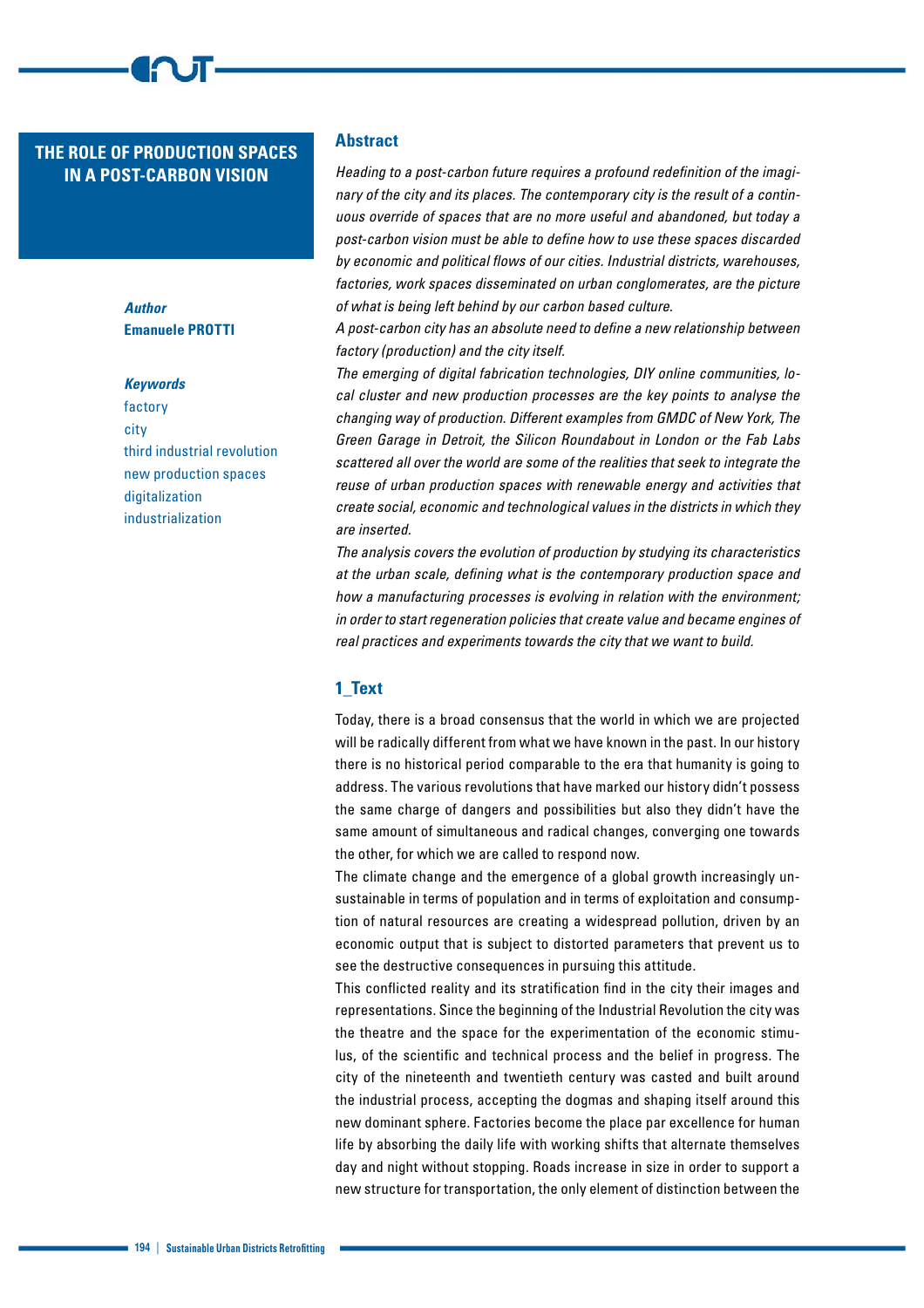productive space and residential complexes, new dormitory suburbs arise denouncing a complete lack of services and new materials and prefabrication process became fundamental for rapid construction and urban development. The industrial city has assumed strongly different characters from the historical city. This is evident from the human point of view where there is a clear change of spatial perception of the surroundings as imaginary and sensations, but also from the point of view of city planning with an urban fabric that counterpose the organicity of historic urban settlement with a rational allotment according to specific guidelines, which often collide with the main transport routes. As for the historical city, the industrial fabric assumes internally different contradictions, overlaps and stratifications that are the necessary consequence of a continuous evolution from proto-industry of the early nineteenth century (1) to the full mechanization of mid-twentieth century (2).

Unlike its counterpart, the mechanized city never developed a process, a "digestive system", necessary for the assimilation of the changes, especially at the urban scale: the time. The great progress that humanity has embraced with a growing enthusiasm, because it finally broke the chains that bound man to natural processes, was the overthrow by the industrial process of the conception of time and space. They were cancelled by the introduction of new forms of energy and of a technological process that makes possible communications and travels faster and faster

In this way the time of man business become detached from the time that marked the natural processes, defining one of the causes of climate and energy issues. We are no longer able to understand the consequences of our actions compared to the time that the environment needs to assimilate them, due to the lacking of a direct perception of these actions and thanks to persevering in the use of an economic process that doesn't take into account the cost inflicted on the planet. Proceeding in this direction is impossible to counter the dominant attitude. This approach is also reflected in the relationship with the industrial city, where new buildings, warehouses and roads join a steady increase number of empty spaces, abandoned at the end of their vital purpose, crushed by economic interests, constantly changing, and not re-included in the design process of the city.

Sometimes, the market economy has been so influential to undermine entire cities, bringing them almost to the disappearance. The case of Detroit is a good example of how a city defined by an industrial monoculture, following a situation of severe crisis, could literally disappear with a reduction of the population of 1 million (3) inhabitants since the early sixties of the twentieth century, with 36% of homes abandoned or foreclosed and an administration that doesn't have the resources to maintain the public space (4).A reality that has entered a deep crisis, threatening sometimes even to disappear (5) when the economic and social system which was developed has reached the stage of decline.

Inside the contemporary city heading towards a post-carbon future requires a profound redefinition of the imaginary of the city and its places. The projection of the values of a digitized manufacturing towards urban space can become the vehicle for a redevelopment of the heritage of an industrial and carbon culture.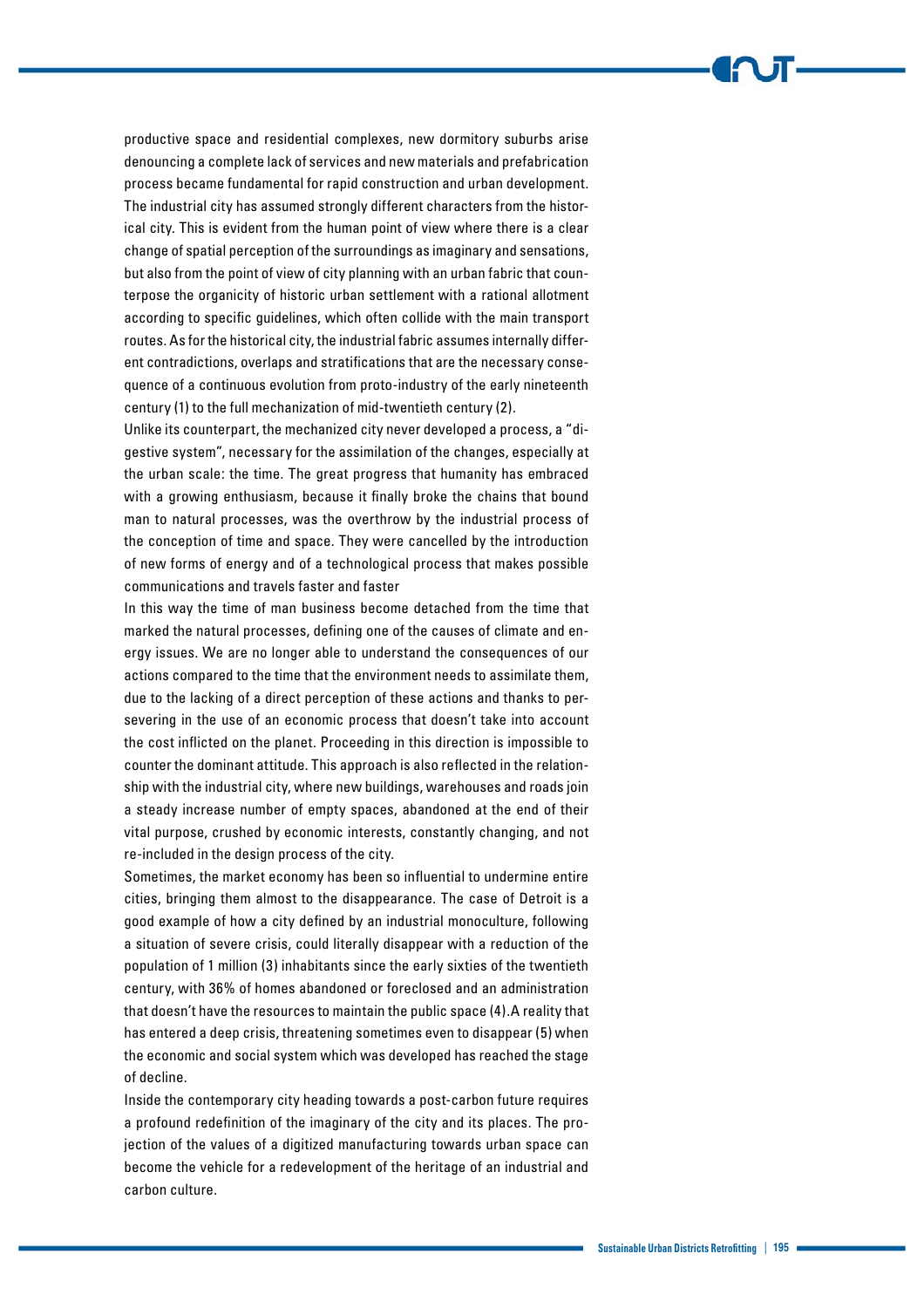A vision for a post carbon city must be able to define how to use the spaces discarded, abandoned by economic and political flows, redefining the relationship between the production space and the city itself. Different examples from GMDC of New York, The Green Garage in Detroit, the Silicon Roundabout in London or the FabLab movement, scattered all over the world, are some of the realities that seek to integrate the reuse of urban spaces for production with renewable energy and activities leading social, economic and technological value to the districts in which they are inserted.

The contemporary city, a habitat for more than 54% (6) of the world's population is the result of a continues override that like never before have to face a discussion about what to do with the "waste" it produces. Often the type of building in question does not develop a particularly important or valuable characteristics: they are standardized buildings, warehouses, abandoned offices, which come together in a multitude of generic spaces (7) within our cities. Private and public action may be able to use these scraps thanks to a renewed relationship between the space of production and the city itself.

Private actions such as the one made by GreenPoint Manufacturing and Design Center, a non-profit industrial developer in the city of New York has allowed the redevelopment of five industrial buildings, the relocation of production space for small and medium-sized companies, where they can find the habitat for developing their business and the use of LEED certification as a strategy for energy development.

Especially the building at 1102 of Atlantic Avenue, in Brooklyn, has provided space to 14 different business and 76 employees with an average salary of around 47,000 \$, which is 58% higher than both the food and retail sector average salaries in New York City(8). Additionally, 1102 Atlantic Avenue have a negligible carbon footprint and stand as a model for green development in a traditionally industrial neighbourhood. This project includes a 58kW solar array on the roof, and is expected to achieve LEED Silver Certification for its efforts in reducing waste and minimizing harmful emissions, a welcome departure from the industry of the past (9).

In Detroit, Green Garage, a business incubator following strategies triple-bottom line, has included in the design for the renovation of its spaces the construction of a hybrid energy system for heating and cooling that Integrates passive and highly efficient active systems to create an ultra-efficient HVAC system that integrates mechanical ventilation components with a moisture control to create an healthy system, a building process that foresaw the reuse 90% of all non-toxic deconstructed materials and the integration of a new insulation of the existing building to lower the regime of consumption to at least at 70% of the previous state (10).

In addition, the re-use of 'buildings located at the 4444 in Second Avenue led to the improvement of the urban environment with the creation of the Green Alley, designed and builted by volunteers and the beginning of a new project for the construction of a passive hotel in an abandoned residential building named "El Moore" built in 1898, in West Alexandrine Street (11).

These two buildings are examples of how abandoned industrial buildings thanks to a private process of re-appropriation can become engines for local development and re-appropriation by the community of the spaces in which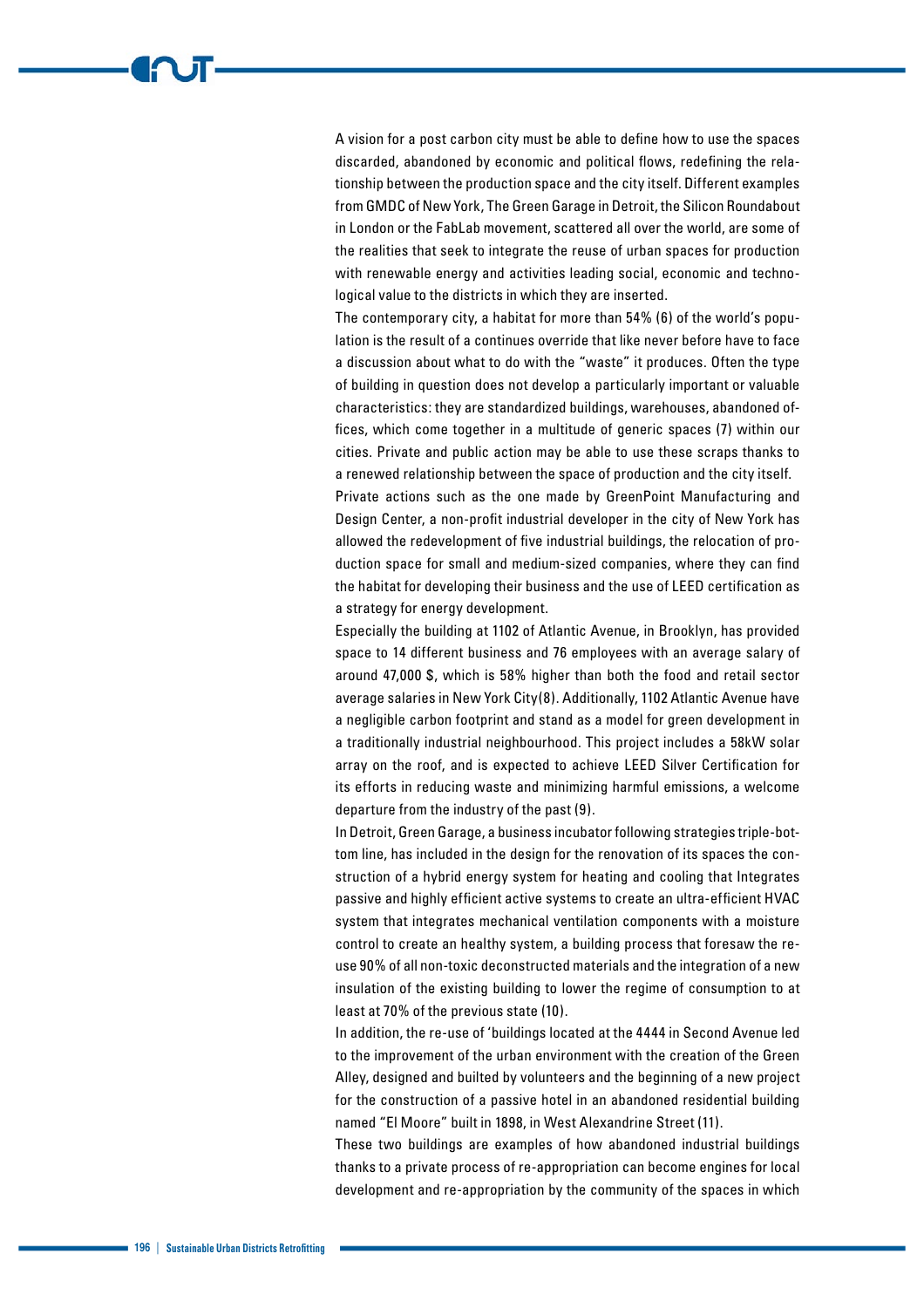the economic system in crisis not see value, transforming them into new production areas according to an upgraded sustainable vision.

But not only the architectural space has the opportunity, through proper design, to return to be part of the urban process, but the same production process undergoes to a transformation that resizes the necessary space, bringing new interest to small urban spaces abandoned within the city.

Realities like Shapeways, which opened in 2012 its first "Factory of the Future" on the suburbs of New York, possess only a 10% of its 2,400  $m<sup>2</sup>$  as a space dedicated to the production, the remaining space is dedicated to its employees, involved in the optimization of 3D projects and products digitized by users and subsequently made by additive printing (12).

The Factory space assumes different connotations from the imaginary of the twentieth century, not the biggest polluting and oversized production plants, but spaces that through the use of digital platform become defined like hybrid places merging workspace, public space and space for the community.

This is the method of the FabLab movement, that has spread around the world and where services of digital fabrication and other semi-automatic machine give a chance to individual users to carry out their projects.

From the compartmentalized characteristics of the places belonging to a Fordist reality where containers defined the spatial and social reality inside them, emerges a reality where industry, start-up and incubator, company space and public urban realm coincide. In this really was born the Third Industrial Revolution of Jeremy Rifkin, the revolution of the lateral power (13), where a mass society made up of self-employed, micro-entrepreneurs, inventors, makers, constitutes virtual relationships within the world of e-commerce.

At the urban level, the ability to use the industrial space for new production purposes has realized, in the cities of London and Barcelona, the requalification of ample urban sectors that were characterized by low levels of spatial quality. The London case appears around the Old Roundabout, renamed Silicon Roundabout is opposed to the intervention in the district of Sant Marti in Barcelona since the first has spread by small private projects on the same territory while the second is a result of the action of the municipality with the granting of loans by the European Union.

The Silicon Roundabout, also known as East London Tech City is a technology cluster located in the central and east London. It occupies widely the East End of London between Old Street and the Olympic Park in Stratford, with a primary focus in the area of Shoreditch. The Silicon Roundabout is the third largest cluster of technology start-ups after San Francisco and New York, and it was initially developed without government support, around the Old Street Roundabout.

This suburb and degraded area in north of the city of London, historically had rents much lower than the rest of the city, mainly due to the lack of transport infrastructure that would allow quick movements. The urban fabric consists of warehouses and abandoned buildings of industrial character and a public urban degraded environment. Start-ups were encouraged to settle in the area by its low rents produced by the recession of 2008-2009, which caused the closure of many architecture firms, design and artists studios who had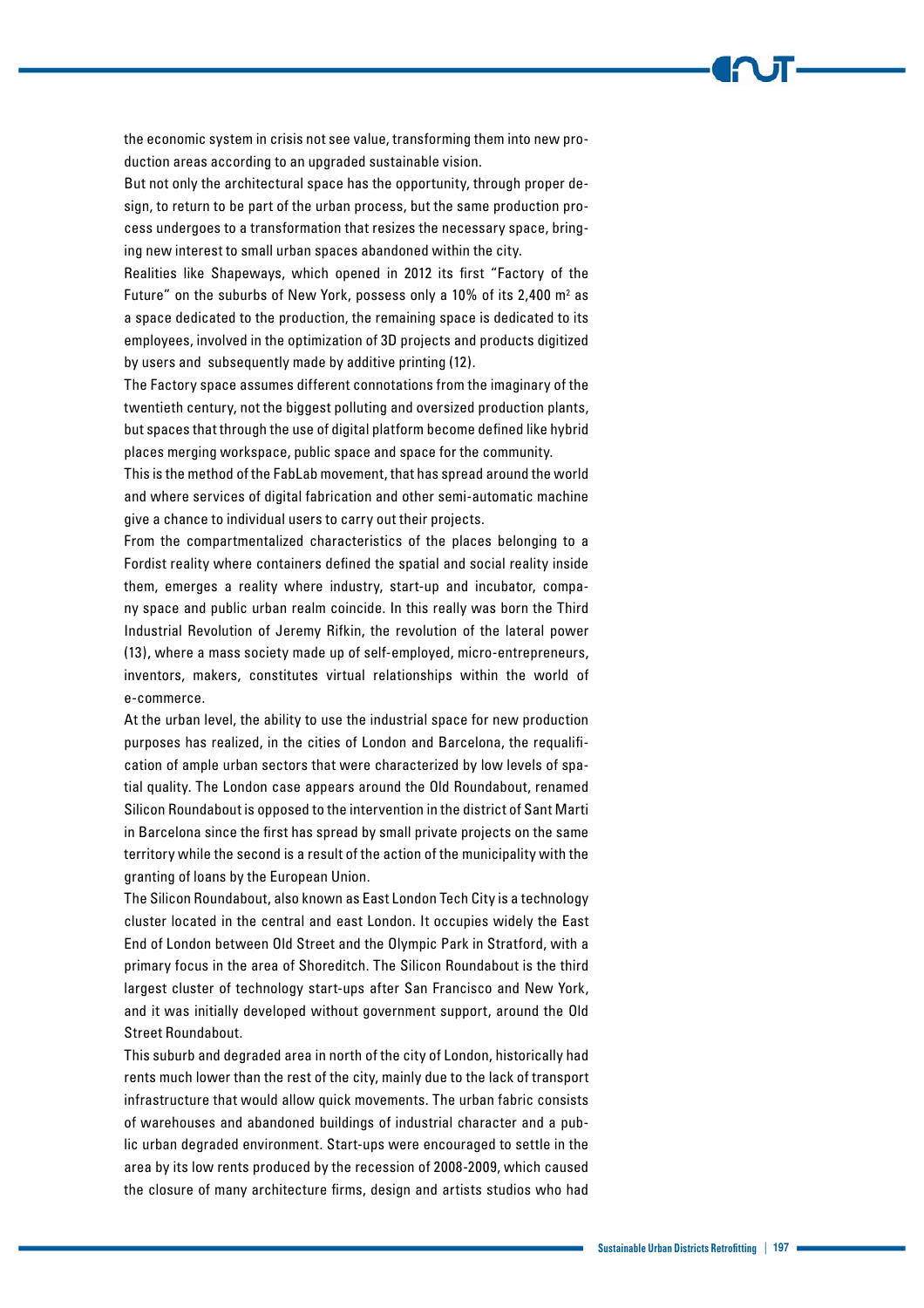

*Figure 1. Building property of GreenPoint Manufacturing and Design Center in 1102 Atlantic Avenue.*

settled in the area, further decreasing rental rates. Ironically in 2009 the Old Street was not even served by fiber optic cables, while a few blocks away, in the City of London, where rents were much higher was already in place an extensive infrastructure. In 2010, Prime Minister David Cameron has announced a plan to accelerate the growth of the clusters in the area bringing a frontline interest of the municipalities and the state. Many were against this intervention that led to a high increase in rents that eliminates the smaller companies.

After the recognition of the importance of the area, the strategic action of greater impact for the community, was the creation of an integrated proposal for the management of roads flows with an extensive implementation of pedestrian and cycle facing, reprogramming the public urban spaces that were inadequate. The municipality also build a structure called "Super City connected" in order to link from a digital point of view all the buildings and the realities that define its territory (14).

The 22@ district is also known as the District of innovation. This is the name given to the district for corporate business in the former industrial area of Ploblenou, in Sant Marti, nicknamed "The Catalan Manchester" in the nineteenth century. The purpose of the project is to convert this industrial area into a technology and innovation district for the city, increasing and requalifying the green and the residential spaces. The project, still under construction, is part of one of the largest urban renewal programs in Europe, which began in 2000. The plan covers 115 blocks and 198,26 hectares. Instead of applying a model of territorial specialization, the city of Barcelona has developed a mixed model that promotes social cohesion and a urban and economic development in balanced with a sustainable context. The activities of the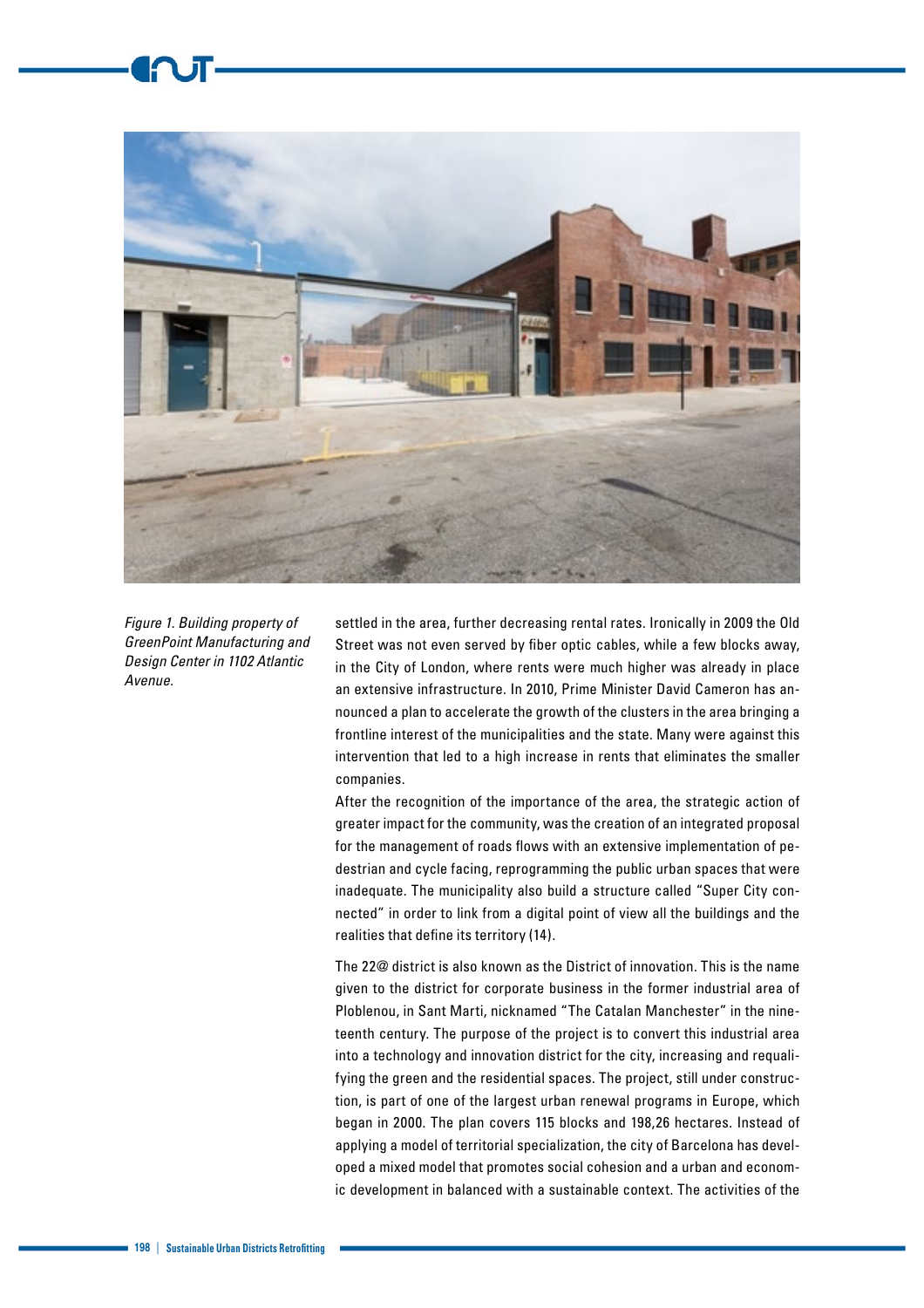cluster co-exist with the traditional activities of the area by creating a rich and diversified environment. It involves the use of 10% of the land for public use (145,000 m2 ) with the determination of structures that include training, research and the promotion of new technologies. These structures promote synergy with universities, technological and research centers and production activities in the area. At the same time these facilities help to alleviate the shortage of community facilities in the district.

The public space, as a supporting element for the urban fabric, for relationships and activities, is one of the guidelines for the project configuration. The structure of green spaces was proposed following a sequence of steps in which wide open spaces will gradually extend to the squares and the smaller streets and houses, becoming a real meeting place for residents. The new infrastructure plan provides an investment of over 180 million € and allows the realization of a modern network of energy, telecommunications, district heating and waste collection. The design of these new networks gives priority to energy efficiency and the responsible management of natural resources (15). The industrial cases analysed thrive into mixed-use neighbourhoods with the reuse of abandoned factories for the emerging producing class. This action preserves the existing housing stock, demonstrating the adaptability of industrial buildings and highlights their suitability for the production of the XXI century.

With the growing ranks of designers and makers who attempt to scale their products to the market, through the tools of open source and crowdsourcing platforms, a small flexible space and a shared knowledge on how to scale production will become more important and will be the guide lines for the definition of the evolution of urban space.

In an urban policy that seeks to stop the use of land in the interior and on the edge, rethink the abandoned spaces or disused takes on a double meaning: bring to light a historical stratification expanding it with additional overwrite and restore urban infrastructure already existing. Reflect on urban production is not only a way to establish trends of the future industrialization, but is mainly a way to reflect on our city. Analyse the tales, re-establish contact, a story, a stratification between the built and urban life.

The venture towards a post-carbon means understanding how trends and capital flows can be conveyed in order to implement strategies that move in this direction. The city as we know it's the image of the structure of our society and it's essential to understand how the actors that take part to it are moving. While the economic case for the return of urban production are mature, spatial strategies to support production are scarce or non existent. In the cities, the production claims the urban field, generates innovation, serves as a strong economic multiplier and provide an economic resilience. The addition of industrial typologies in mixed-use areas therefore increases the quality of the public sector.

If we evaluate the macro-economic factors that allow the return of manufacturing in western cities, the architecture has an opportunity to fully revise the manner in which the production is embedded within the fabric of the city, analysing and aligning an economic process with the needs for the future.